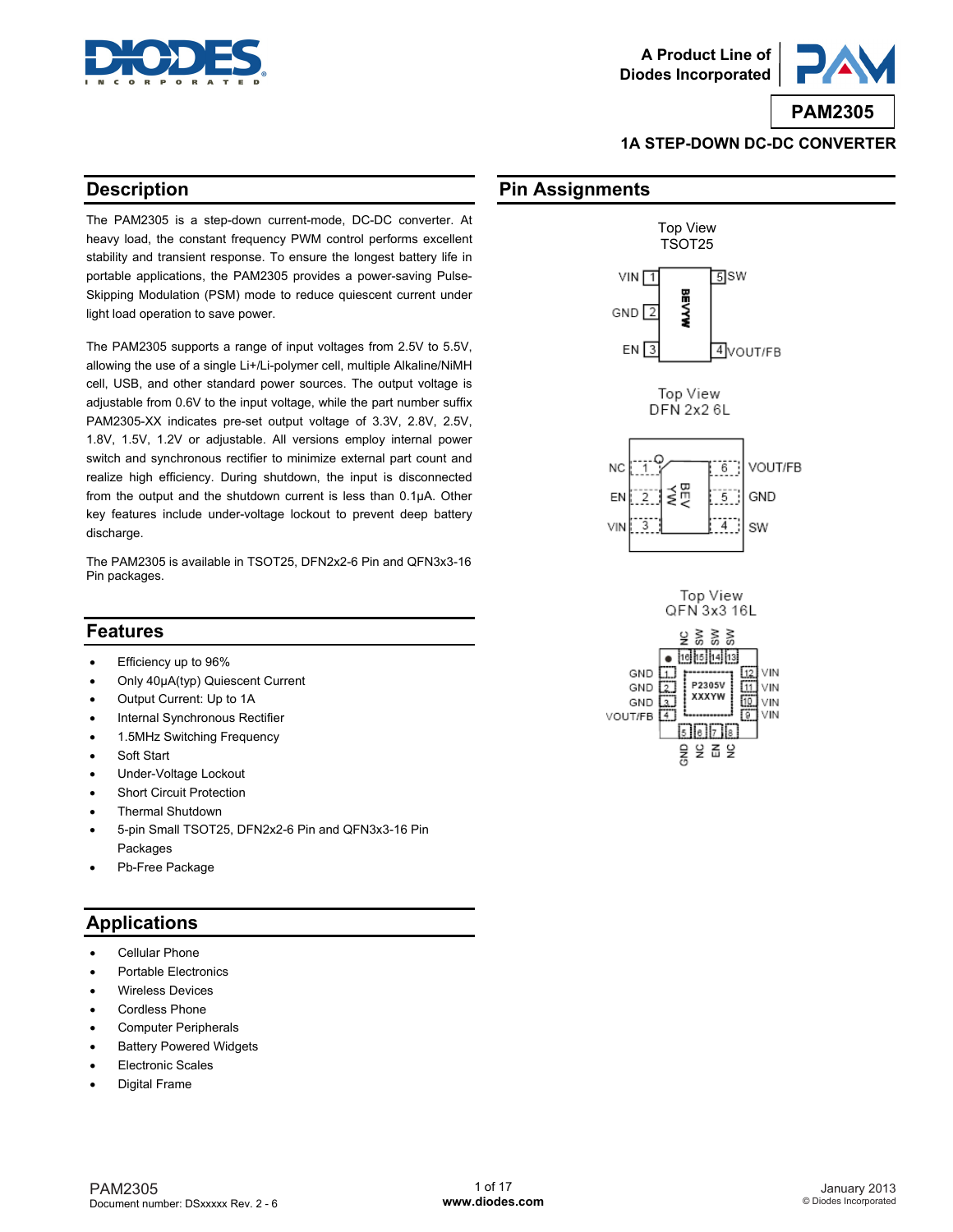



### **Typical Applications Circuit**



**Fixed Output Voltage 19th Contract Contract Adjustable Output Voltage 19th Contract Contract Adjustable Output Voltage** 



### **Pin Descriptions**

| Pin                                                                 | Package Name |   |               |                                                                                                                                                                                                                                           |
|---------------------------------------------------------------------|--------------|---|---------------|-------------------------------------------------------------------------------------------------------------------------------------------------------------------------------------------------------------------------------------------|
| <b>Function</b><br><b>Name</b><br>DFN2x2-6L<br>QFN3x3-16L<br>TSOT25 |              |   |               |                                                                                                                                                                                                                                           |
| VIN                                                                 |              |   | 9, 10, 11, 12 | Chip main power supply pin.                                                                                                                                                                                                               |
| <b>GND</b>                                                          | 2            | 5 | 1, 2, 3, 5    | Ground.                                                                                                                                                                                                                                   |
| EN                                                                  |              | າ |               | Enable Control Input. Force this pin voltage above 1.5V, enables the chip, and<br>below 0.3V shuts down the device.                                                                                                                       |
| <b>VOUT/FB</b>                                                      | 4            | 6 | 4             | VOUT: Output voltage feedback pin, an internal resistive divider divides the output<br>voltage down for comparison to the internal reference voltage.<br>FB: Feedback voltage to internal error amplifier, the threshold voltage is 0.6V. |
| <b>SW</b>                                                           | 5            | Δ | 13, 14, 15    | The drains of the internal main and synchronous power MOSFET.                                                                                                                                                                             |
| <b>NC</b>                                                           |              |   | 6, 8, 16      | No connection.                                                                                                                                                                                                                            |

### **Functional Block Diagram**

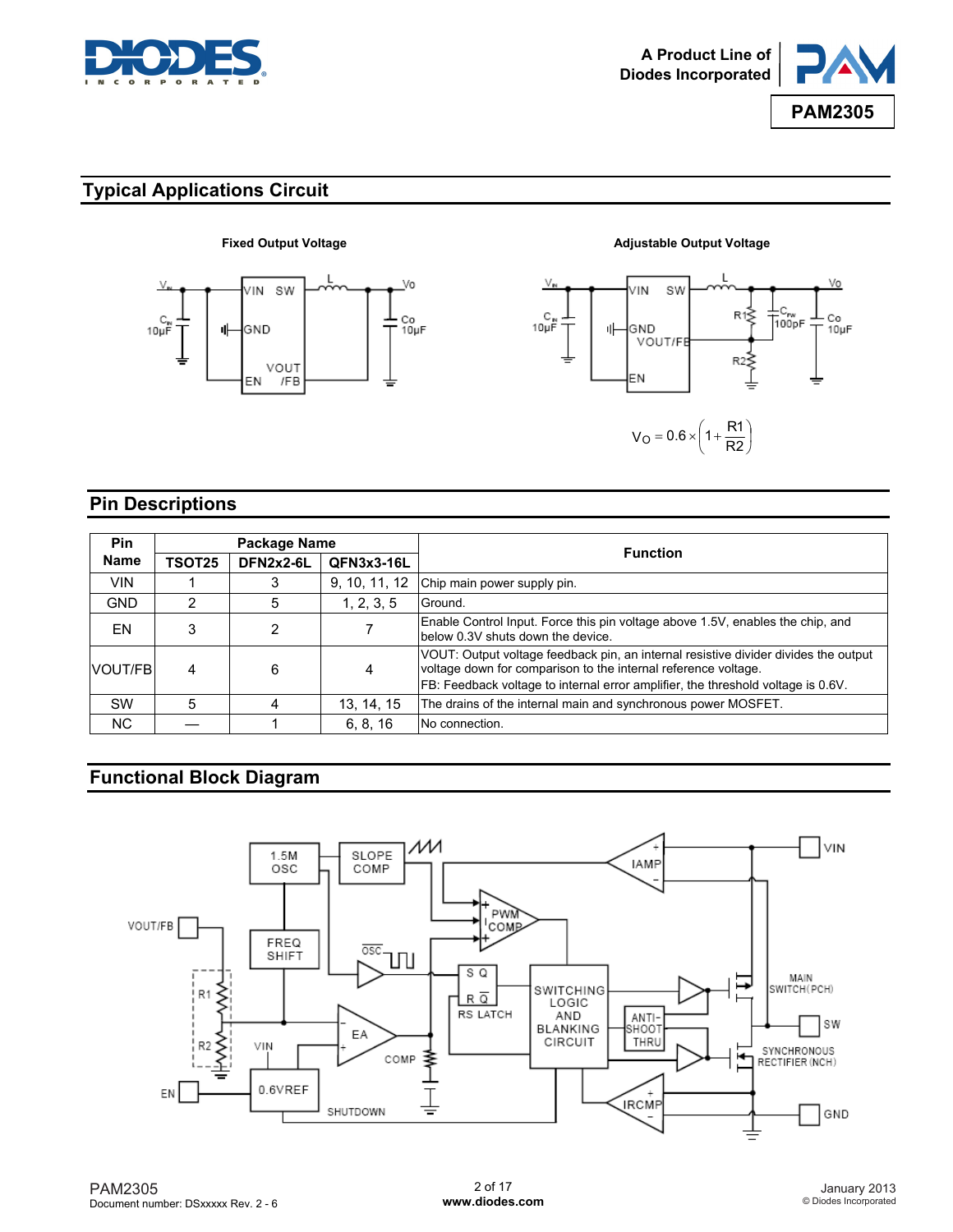



## **Absolute Maximum Ratings** (@TA = +25°C, unless otherwise specified.)

These are stress ratings only and functional operation is not implied. Exposure to absolute maximum ratings for prolonged time periods may affect device reliability. All voltages are with respect to ground.

| <b>Parameter</b>          | Rating                     | Unit |
|---------------------------|----------------------------|------|
| Input Voltage             | $-0.3$ to $+6.0$           |      |
| EN, FB Pin Voltage        | $-0.3$ to $V_{IN}$         |      |
| SW Pin Voltage            | $-0.3$ to $(V_{IN} + 0.3)$ |      |
| Junction Temperature      | 150                        | °C.  |
| Storage Temperature Range | $-65$ to $+150$            | °∩°  |
| Soldering Temperature     | 300. 5sec                  | °C   |

### **Recommended Operating Conditions** (@TA = +25°C, unless otherwise specified.)

| <b>Parameter</b>                   | Rating          | Unit   |
|------------------------------------|-----------------|--------|
| Supply Voltage                     | 2.5 to 5.5      |        |
| <b>Operation Temperature Range</b> | $-40$ to $+85$  | $\sim$ |
| Junction Temperature Range         | $-40$ to $+125$ |        |

### **Thermal Information**

| <b>Parameter</b>                         | Package         | Symbol            | Max  | Unit          |
|------------------------------------------|-----------------|-------------------|------|---------------|
|                                          | TSOT25 (Note 1) |                   | 130  |               |
| Thermal Resistance (Junction to Case)    | DFN2x2-6        | $\theta_{\rm JC}$ | 25   |               |
|                                          | QFN3x3-16       |                   | 14   | $\degree$ C/W |
|                                          | TSOT25          |                   | 250  |               |
| Thermal Resistance (Junction to Ambient) | $DFN2x2-6$      | $\theta$ JA       | 68   |               |
|                                          | QFN3x3-16       |                   | 35   |               |
|                                          | TSOT25          |                   | 400  |               |
| Internal Power Dissipation               | DFN2x2-6        | $P_D$             | 980  | mW            |
|                                          | QFN3x3-16       |                   | 1470 |               |

Note: 1. The maximun output current for TSOT25 package is limited by internal power dissipation capacity as described in Application Information here inafter.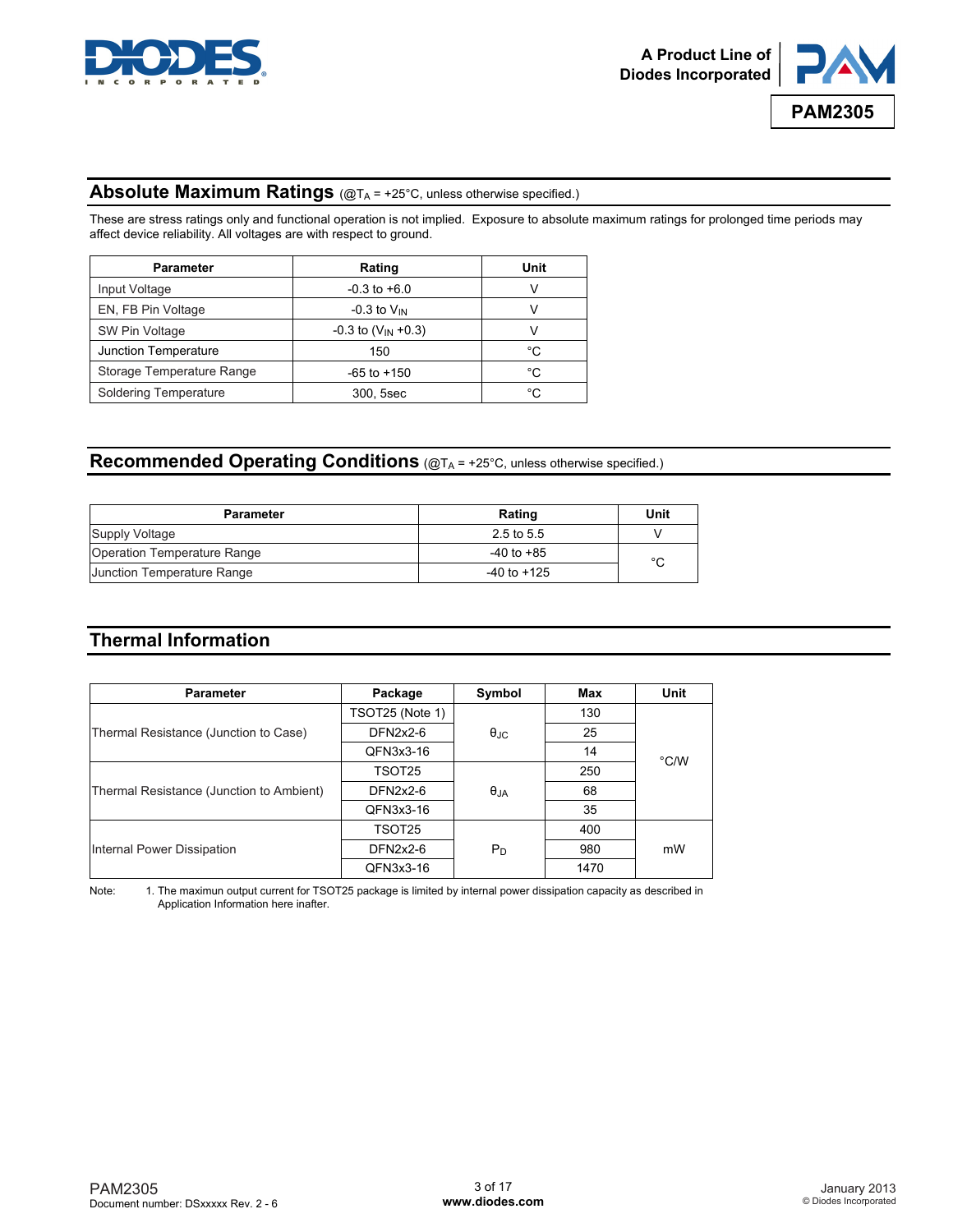



# Electrical Characteristics  $(\textcircled{a}T_A = +25^\circ \textcirc C, V_{IN} = 3.6 \text{V}, V_O = 1.8 \text{V}, C_{IN} = 10 \mu \text{F}, C_{OUT} = 10 \mu \text{F}, L = 4.7 \mu \text{H},$  unless otherwise specified.)

| <b>Parameter</b>                           | Symbol                 |                                                               | <b>Test Conditions</b> | Min   | Typ   | Max    | <b>Units</b>  |
|--------------------------------------------|------------------------|---------------------------------------------------------------|------------------------|-------|-------|--------|---------------|
| Input Voltage Range                        | <b>V<sub>IN</sub></b>  |                                                               |                        | 2.5   |       | 5.5    | V             |
| Regulated Feedback Voltage                 | $V_{FB}$               |                                                               |                        | 0.588 | 0.6   | 0.612  | $\vee$        |
| Reference Voltage Line Regulation          | $\Delta V_{FB}$        |                                                               |                        |       | 0.3   |        | %N            |
| Regulated Output Voltage Accuracy          | Vo                     | $IO$ = 100mA                                                  |                        | $-3$  |       | $+3$   | $\frac{0}{0}$ |
| Peak Inductor Current                      | <b>I</b> <sub>PK</sub> | $V_{IN}$ = 3V, V <sub>FB</sub> = 0.5V or V <sub>O</sub> = 90% |                        |       | 1.5   |        | A             |
| Output Voltage Line Regulation             | <b>LNR</b>             | $V_{\text{IN}}$ = 2.5V to 5V, $I_{\text{O}}$ = 10mA           |                        |       | 0.2   | 0.5    | %N            |
| Output Voltage Load Regulation             | <b>LDR</b>             | $IO$ = 1mA to 800mA                                           |                        |       | 0.5   | 1.5    | $\%$          |
| Quiescent Current                          | ΙQ                     | No load                                                       |                        |       | 40    | 70     | μA            |
| Shutdown Current                           | <sub>sD</sub>          | $V_{FN} = 0V$                                                 |                        |       | 0.1   | 1      | μA            |
| <b>Oscillator Frequency</b>                | f <sub>OSC</sub>       | $V_{\Omega}$ = 100%                                           |                        | 1.2   | 1.5   | 1.8    | MHz           |
|                                            |                        | $V_{FB} = 0V$ or $V_{O} = 0V$                                 |                        |       | 500   |        | kHz           |
| Drain-Source On-State Resistance           | $R_{DS(ON)}$           | $I_{DS}$ = 100 mA                                             | P MOSFET               |       | 0.3   | 0.45   | Ω             |
|                                            |                        |                                                               | N MOSFET               |       | 0.35  | 0.5    | Ω             |
| SW Leakage Current                         | $I_{LSW}$              |                                                               |                        |       | ±0.01 | 1      | μA            |
| <b>High Efficiency</b>                     | η                      |                                                               |                        |       | 96    |        | $\%$          |
| <b>EN Threshold High</b>                   | $V_{EH}$               |                                                               |                        | 1.5   |       |        | V             |
| <b>EN Threshold Low</b><br>V <sub>EL</sub> |                        |                                                               |                        |       | 0.3   | $\vee$ |               |
| <b>EN Leakage Current</b><br><b>IEN</b>    |                        |                                                               |                        | ±0.01 |       | μA     |               |
| Over Temperature Protection                | <b>OTP</b>             |                                                               |                        |       | 150   |        | $^{\circ}C$   |
| <b>OTP Hysteresis</b>                      | <b>OTH</b>             |                                                               |                        |       | 30    |        | $^{\circ}$ C  |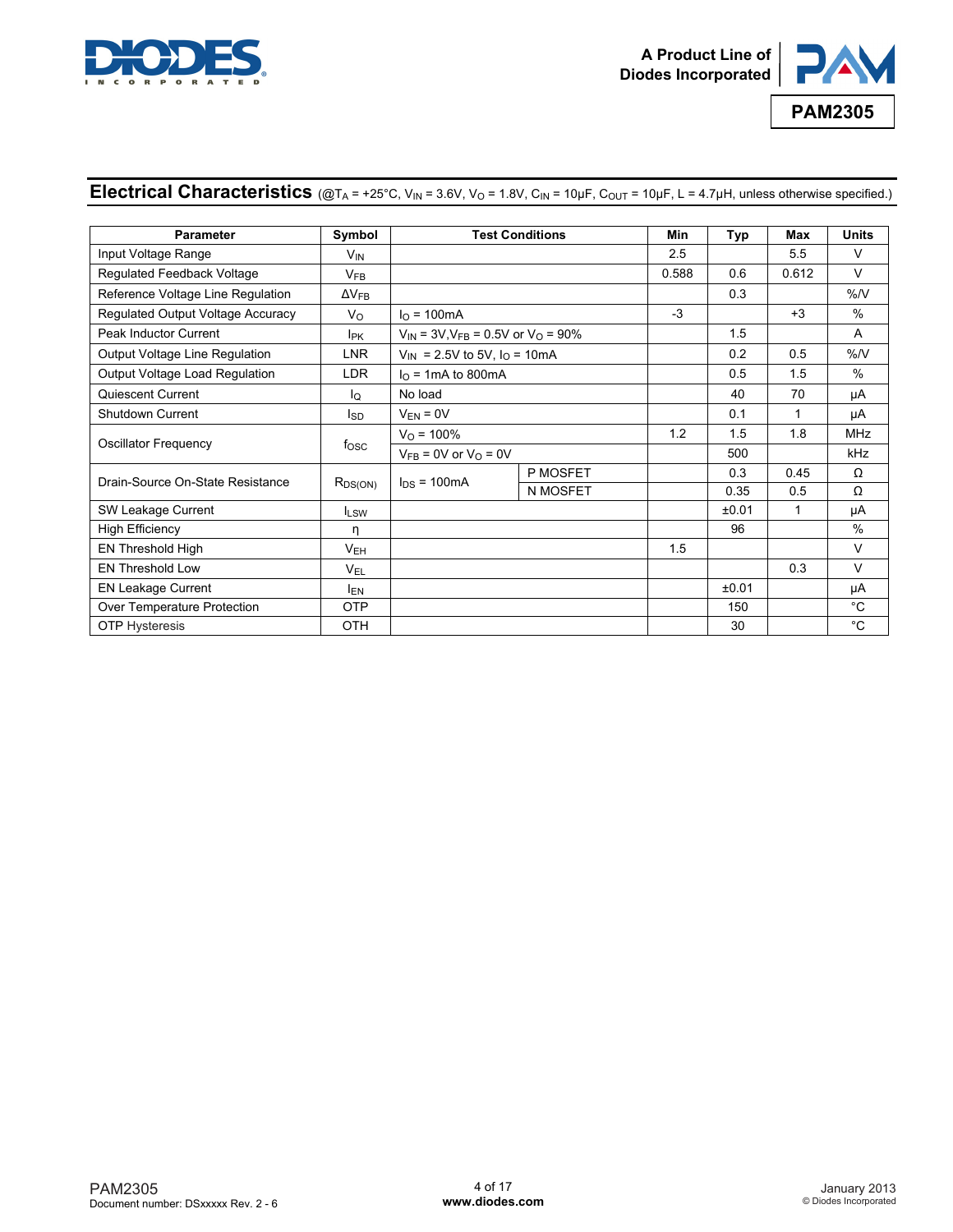



# **Typical Performance Characteristics** (@TA = +25°C, C<sub>IN</sub> = 10µF, C<sub>O</sub> = 10µF, L = 4.7µH, unless otherwise specified.)

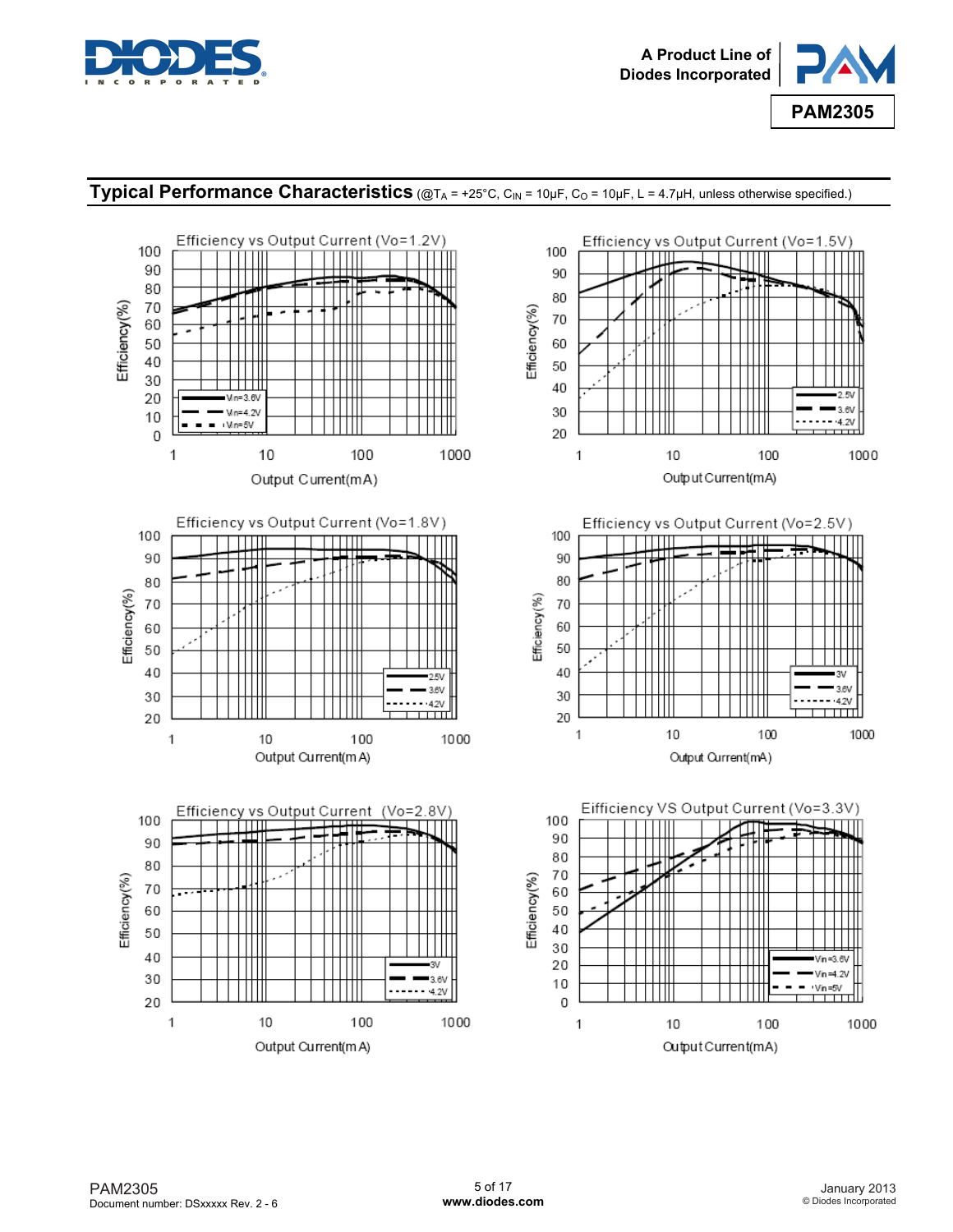



# **Typical Performance Characteristics** (cont.) (@TA = +25°C, C<sub>IN</sub> = 10µF, C<sub>O</sub> = 10µF, L = 4.7µH, unless otherwise specified.)





hput Voltage(V)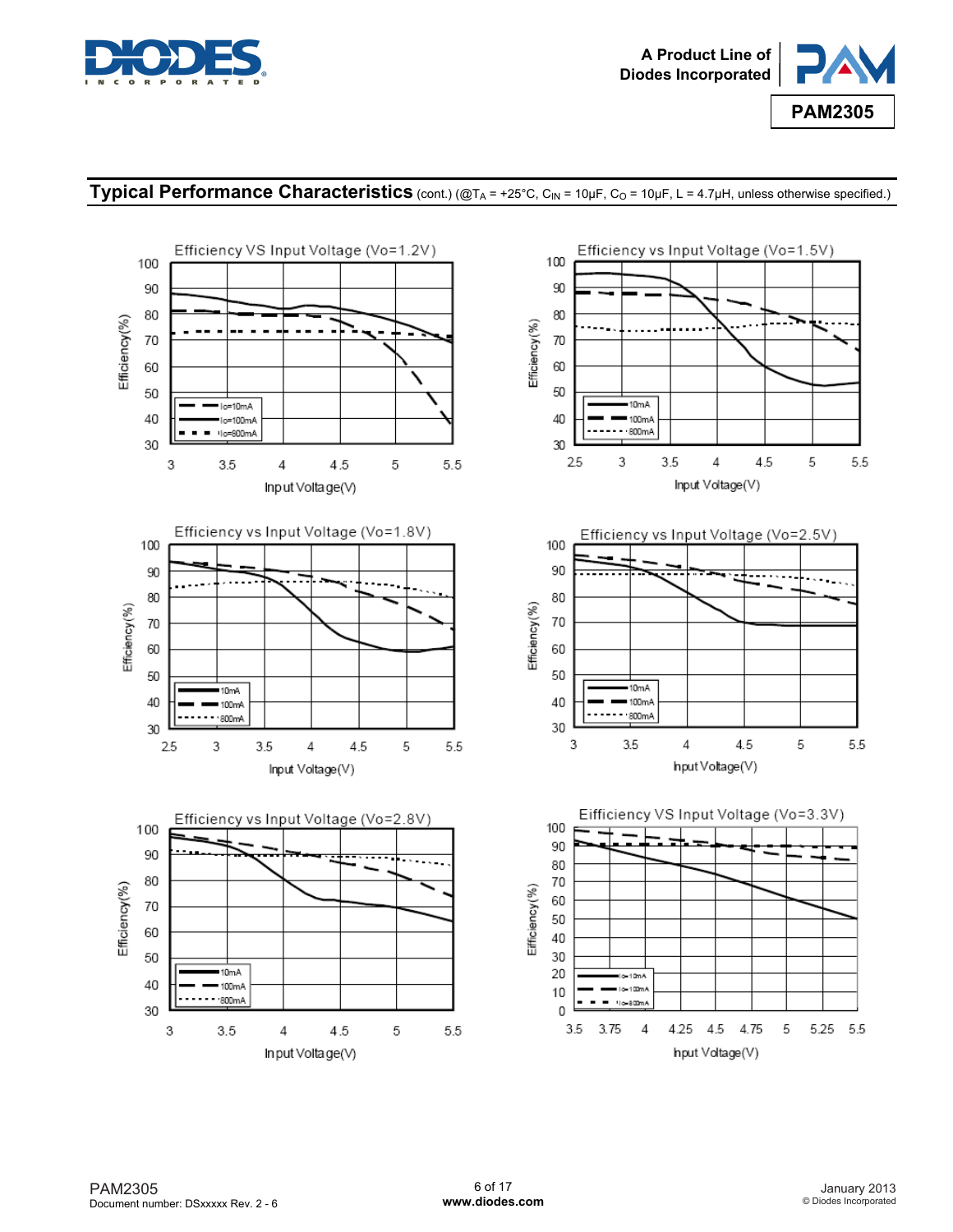



### **Typical Performance Characteristics** (cont.) (@TA = +25°C, CIN = 10µF, Co = 10µF, L = 4.7µH, unless otherwise specified.)





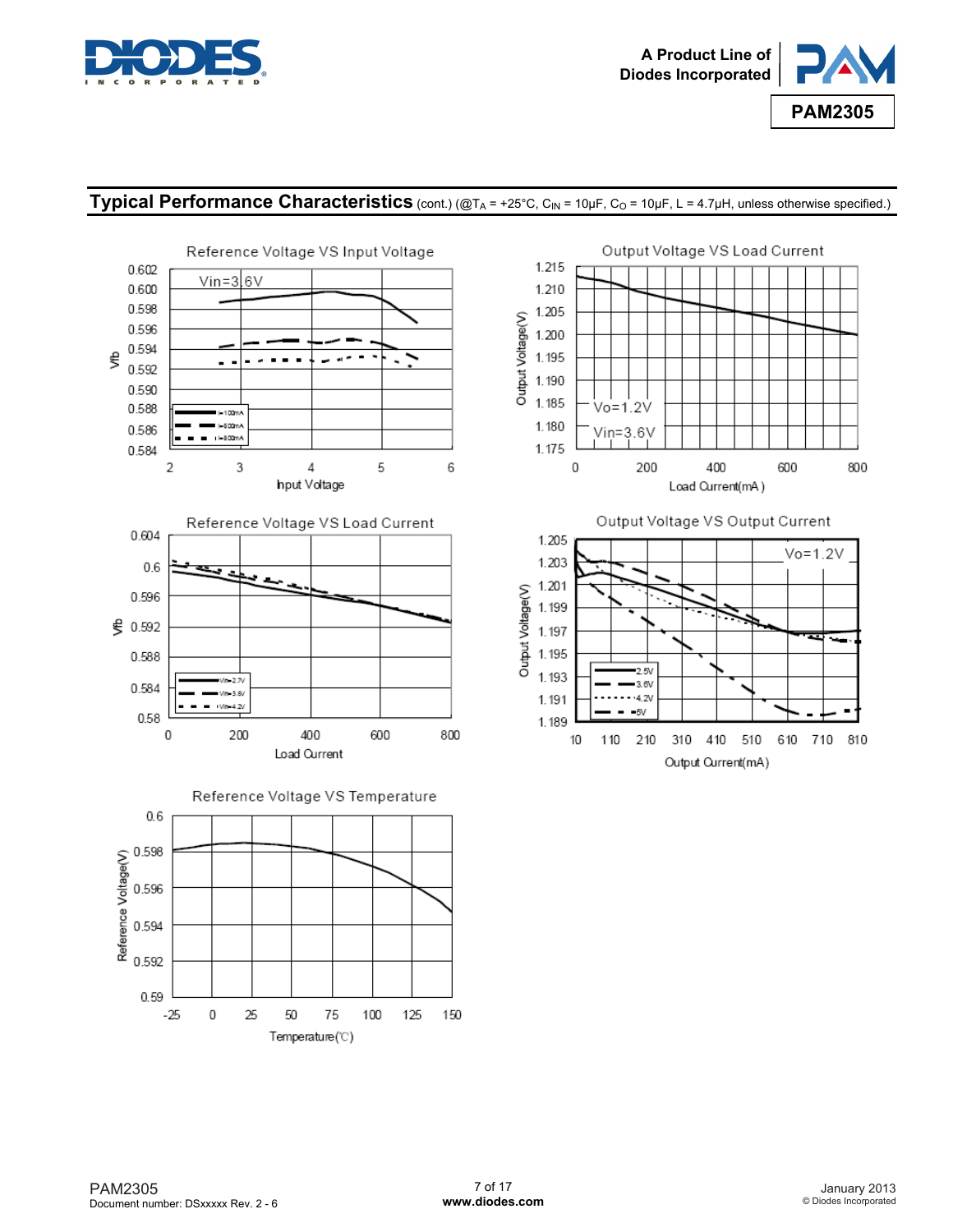



### **Typical Performance Characteristics** (cont.) (@TA = +25°C, CIN = 10µF, Co = 10µF, L = 4.7µH, unless otherwise specified.)

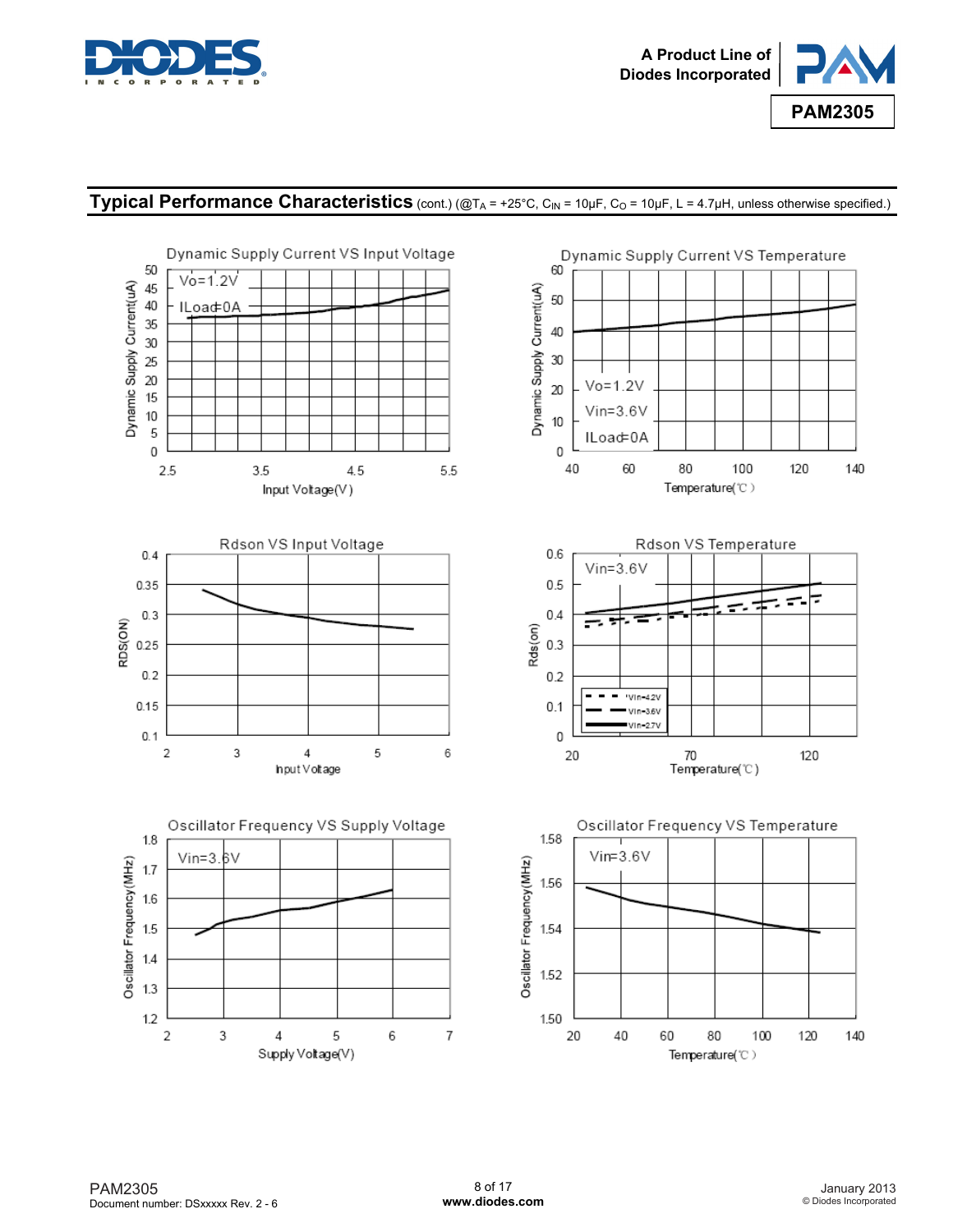



## **Typical Performance Characteristics** (cont.) (@TA = +25°C, CIN = 10µF, Co = 10µF, L = 4.7µH, unless otherwise specified.)





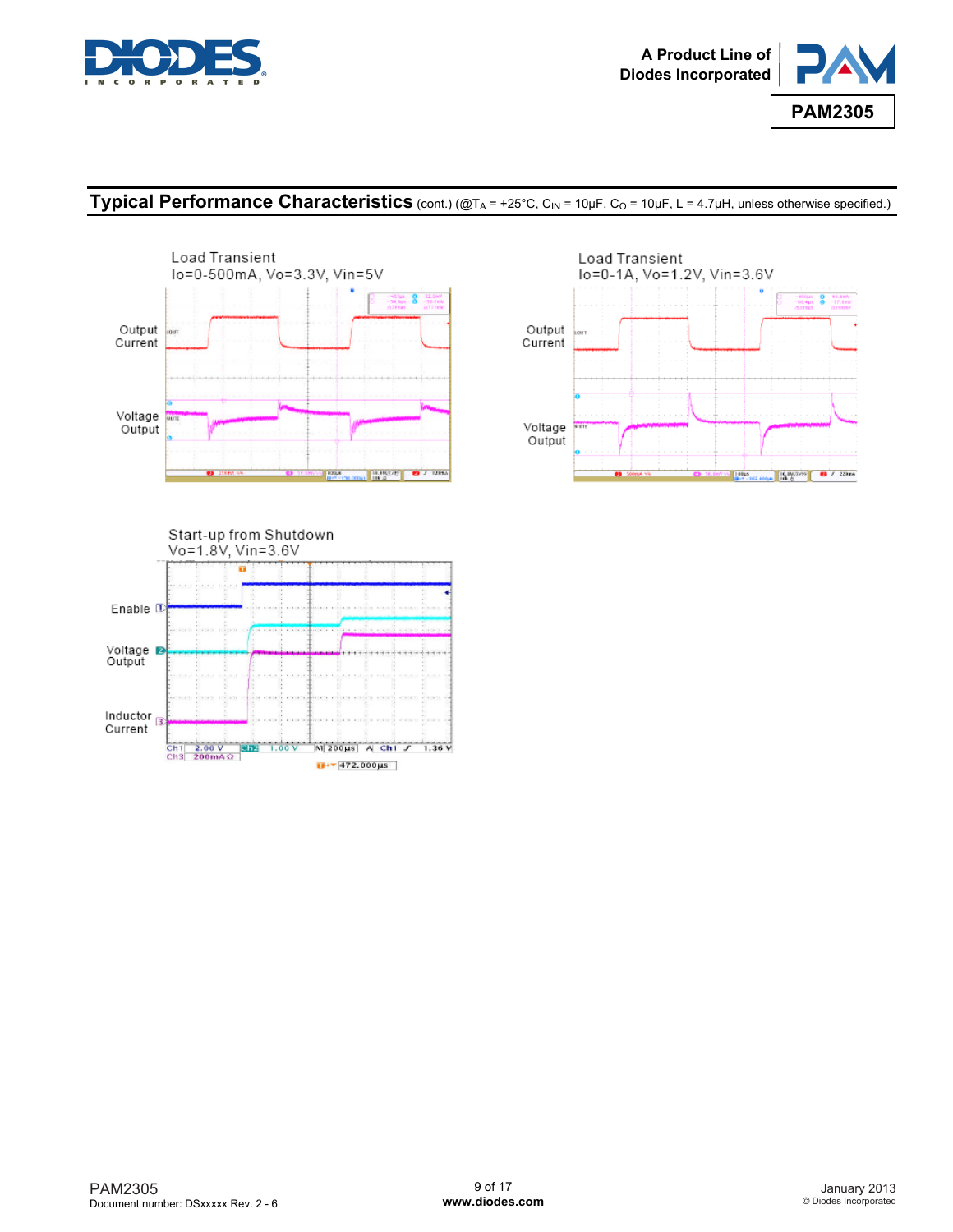



### **Application Information**

The basic PAM2305 application circuit is shown in Page 2. External component selection is determined by the load requirement, selecting L first and then  $C_{IN}$  and  $C_{OUT}$ .

#### **Inductor Selection**

For most applications, the value of the inductor will fall in the range of 1μH to 4.7μH. Its value is chosen based on the desired ripple current. Large value inductors lower ripple current and small value inductors result in higher ripple currents. Higher  $V_{IN}$  or  $V_{OUT}$  also increases the ripple current as shown in Equation 1. A reasonable starting point for setting ripple current is Δl<sub>L</sub> = 400mA (40% of 1A).

The DC current rating of the inductor should be at least equal to the maximum load current plus half the ripple current to prevent core saturation. Thus, a 1.4A rated inductor should be enough for most applications (1A + 400mA). For better efficiency, choose a low DC-resistance inductor.

| Vo | .2V                | . 5V               | 1.8V               | 2.5V               | 3.3V               |
|----|--------------------|--------------------|--------------------|--------------------|--------------------|
|    | 2.2 <sub>µ</sub> H | 2.2 <sub>µ</sub> H | 2.2 <sub>µ</sub> H | 4.7 <sub>µ</sub> H | 4.7 <sub>µ</sub> H |

#### $C<sub>IN</sub>$  and  $C<sub>OUT</sub>$  Selection

In continuous mode, the source current of the top MOSFET is a square wave of duty cycle  $V_{\text{OUT}}/V_{\text{IN}}$ . To prevent large voltage transients, a low ESR input capacitor sized for the maximum RMS current must be used. The maximum RMS capacitor current is given by:

$$
C_{IN}\text{required}\text{I}_{RMS} \cong \text{I}_{OMAX} \frac{[V_{OUT}(V_{IN}-V_{OUT})]^{1/2}}{V_{IN}}
$$

This formula has a maximum at  $V_{\text{IN}} = 2V_{\text{OUT}}$ , where  $I_{\text{RMS}} = I_{\text{OUT}}/2$ . This simple worst-case condition is commonly used for design because even significant deviations do not offer much relief. Note that the capacitor manufacturer's ripple current ratings are often based on 2000 hours of life. This makes it advisable to further derate the capacitor, or choose a capacitor rated at a higher temperature than required. Consult the manufacturer if there is any question.

The selection of  $C_{\text{OUT}}$  is driven by the required effective series resistance (ESR).

Typically, once the ESR requirement for C<sub>OUT</sub> has been met, the RMS current rating generally far exceeds the  $I_{RIPPLE}$  (P-P) requirement. The output ripple  $\Delta V_{\text{OUT}}$  is determined by:

$$
\Delta V_{\text{OUT}} \cong \Delta i_{\text{L}} \left( \text{ESR} + \frac{1}{8f \, \text{C}_{\text{OUT}}} \right)
$$

Where f = operating frequency, C<sub>OUT</sub> = output capacitance and  $\Delta I_L$  = ripple current in the inductor. For a fixed output voltage, the output ripple is highest at maximum input voltage since ΔIL increases with input voltage.

#### **Using Ceramic Input and Output Capacitors**

Higher values, lower cost ceramic capacitors are now becoming available in smaller case sizes. Their high ripple current, high voltage rating and low ESR make them ideal for switching regulator applications. Using ceramic capacitors can achieve very low output ripple and small circuit size.

When choosing the input and output ceramic capacitors, choose the X5R or X7R dielectric formulations. These dielectrics have the best temperature and voltage characteristics of all the ceramics for a given value and size.

#### **Thermal Consideration**

Thermal protection limits power dissipation in the PAM2305. When the junction temperature exceeds +150°C, the OTP (Over Temperature Protection) starts the thermal shutdown and turns the pass transistor off. The pass transistor resumes operation after the junction temperature drops below +120°C.

For continuous operation, the junction temperature should be maintained below +125°C. The power dissipation is defined as:

$$
P_D = I_0^2 \frac{V_0 R_{DS(ON)H^+}(V_{IN} - V_0 R_{DS(ON)L}}{V_{IN}} + (t_{SW} F_S I_0 + I_Q)V_{IN}
$$

I<sub>Q</sub> is the step-down converter quiescent current. The term tsw is used to estimate the full load step-down converter switching losses.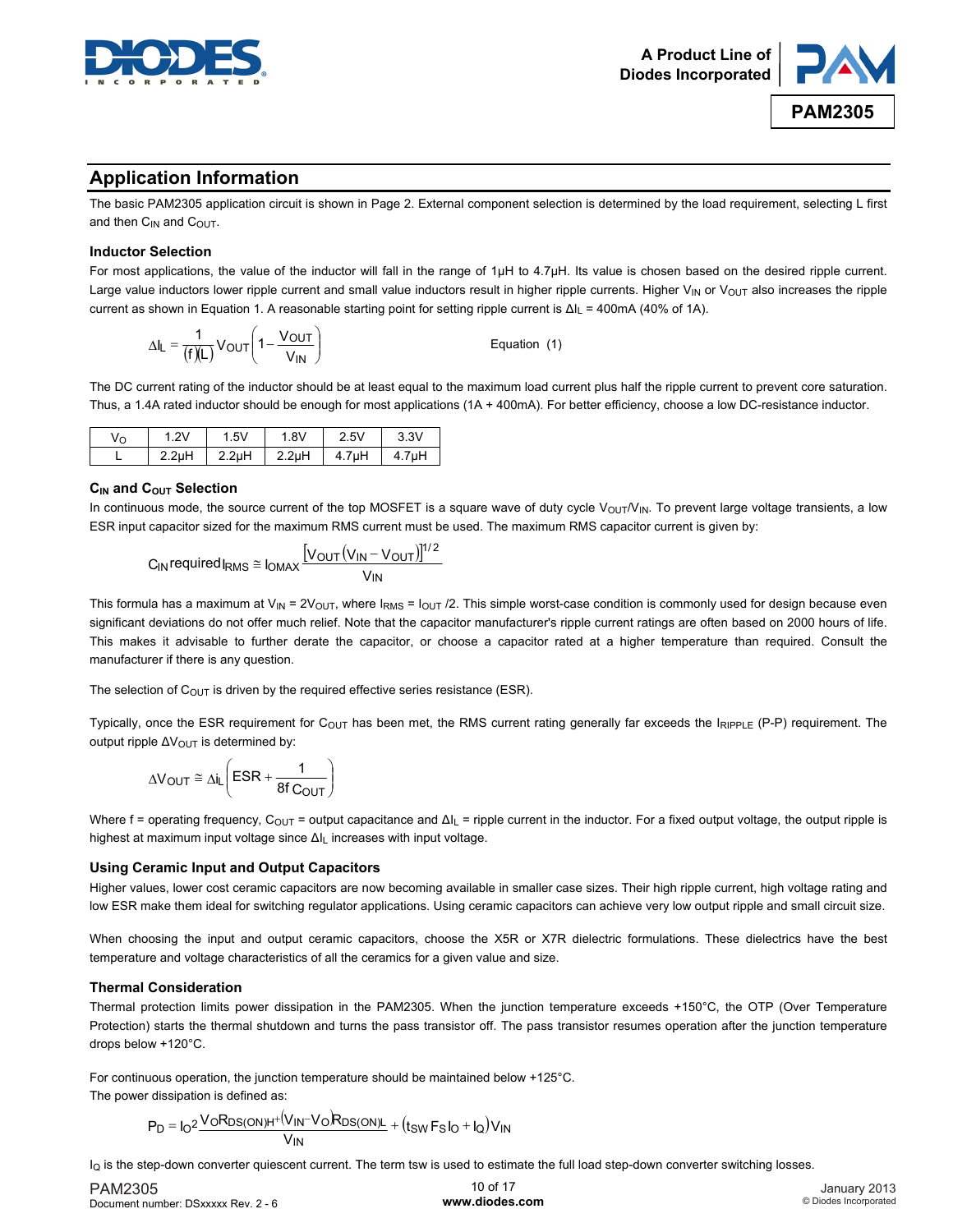



### **Application Information** (cont.)

For the condition where the step-down converter is in dropout at 100% duty cycle, the total device dissipation reduces to:

 $P_D = I_O^2 R_{DS(ON)H} + I_Q V_{IN}$ 

Since R<sub>DS(ON)</sub>, quiescent current, and switching losses all vary with input voltage, the total losses should be investigated over the complete input voltage range. The maximum power dissipation depends on the thermal resistance of IC package, PCB layout, the rate of surrounding airflow and temperature difference between junction and ambient. The maximum power dissipation can be calculated by the following formula:

$$
P_D = \frac{T_{J(MAX)} - T_A}{\theta_{JA}}
$$

Where T<sub>J(max)</sub> is the maximum allowable junction temperature +125°C. T<sub>A</sub> is the ambient temperature and  $\theta_{JA}$  is the thermal resistance from the junction to the ambient. Based on the standard JEDEC for a two layers thermal test board, the thermal resistance θ<sub>JA</sub> of TSOT25 package is 250°C/W, DFN2X2 102°C/W, and QFN3X3 68°C/W, respectively. The maximum power dissipation at TA = +25°C can be calculated by following formula:

SOT-25 package:

 $P_D = (125^{\circ}C - 25^{\circ}C)/250^{\circ}C/W = 0.4W$ 

DFN2\*2 package:

PD =(125°C - 25°C)/102°C/W = 0.984W

QFN3\*3 package:

PD =(125°C - 25°C)/68°C/W = 1.47W

#### **Setting the Output Voltage**

The internal reference is 0.6V (Typical). The output voltage is calculated as below:

$$
V_O = 0.6 \times \left(1 + \frac{R1}{R2}\right)
$$

The output voltage is given by Table 1. Table 1: Resistor selection for output voltage setting.

|      | rable i. Resistor selection for output voltage setting. |                  |
|------|---------------------------------------------------------|------------------|
| V٥   | R1                                                      | R2               |
| 1.2V | 100k                                                    | 100 <sub>k</sub> |
| 1.5V | 150 <sub>k</sub>                                        | 100 <sub>k</sub> |
| 1.8V | 200k                                                    | 100 <sub>k</sub> |
| 2.5V | 380k                                                    | 120 <sub>k</sub> |
| 3.3V | 540k                                                    | 120 <sub>k</sub> |

#### **100% Duty Cycle Operation**

As the input voltage approaches the output voltage, the converter turns the P-Channel transistor continuously on. In this mode the output voltage is equal to the input voltage minus the voltage drop across the P-Channel transistor:

 $V<sub>OUT</sub> = V<sub>IN</sub> - I<sub>LOAD</sub> (R<sub>DS(ON)</sub> = R<sub>L</sub>)$ 

where  $R_{DS(ON)}$  = P-Channel switch ON resistance,  $I_{LOAD}$  = Output current,  $R_L$  = Inductor DC resistance.

#### **UVLO and Soft-Start**

The reference and the circuit remain reset until the  $V_{IN}$  crosses its UVLO threshold.

The PAM2305 has an internal soft-start circuit that limits the in-rush current during start-up. This prevents possible voltage drops of the input voltage and eliminates the output voltage overshoot. The soft-start acts as a digital circuit to increase the switch current in several steps to the P-Channel current limit (1500mA).

#### **Short Circuit Protection**

The switch peak current is limited cycle-by-cycle to a typical value of 1500mA. In the event of an output voltage short circuit, the device operates with a frequency of 400kHz and minimum duty cycle, therefore the average input current is typically 200mA.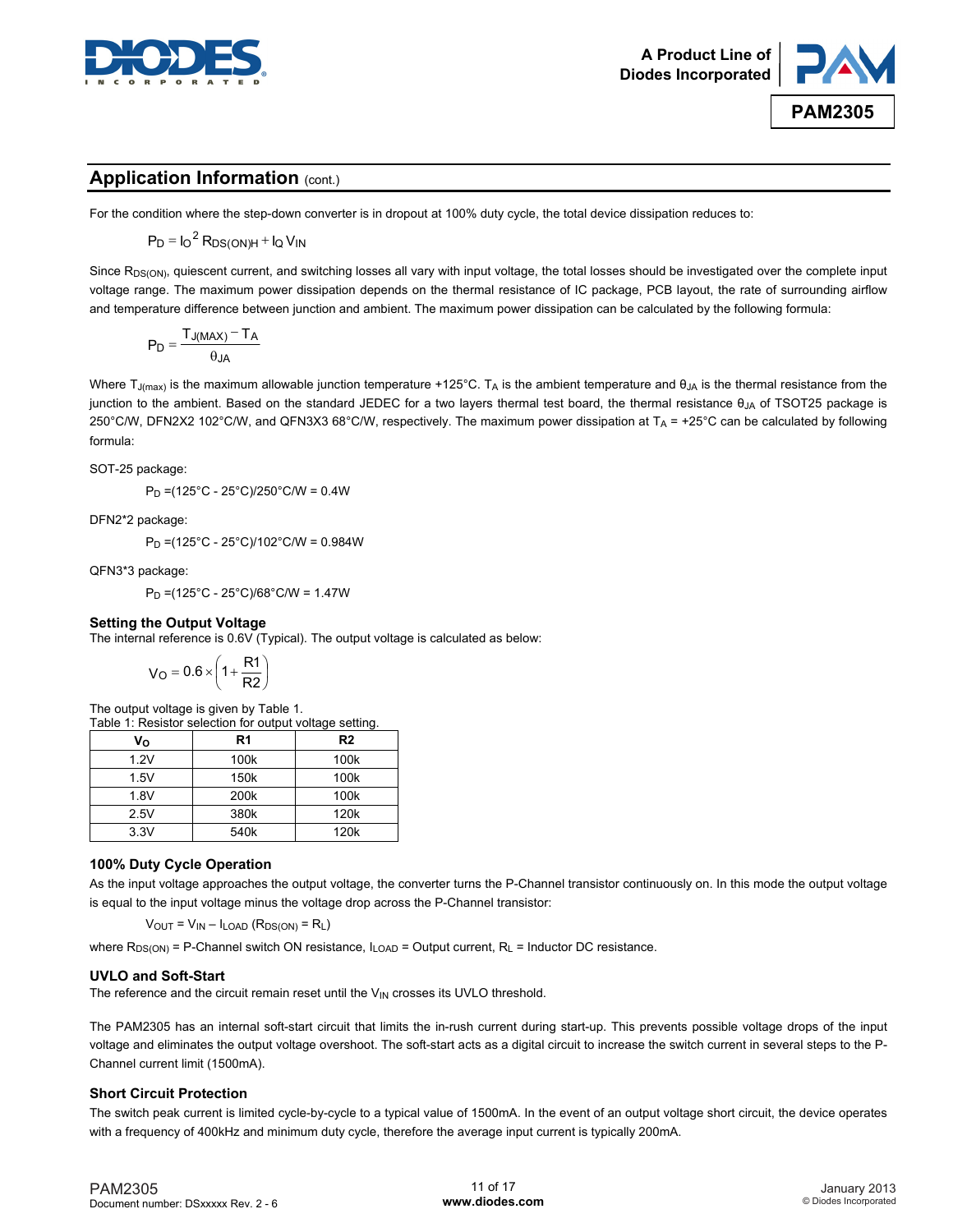



### **Application Information (cont.)**

#### **Thermal Shutdown**

When the die temperature exceeds +150°C, a reset occurs and the reset remains until the temperature decrease to +120°C, at which time the circuit can be restarted.

#### **PCB Layout Check List**

When laying out the printed circuit board, the following checklist should be used to ensure proper operation of the PAM2305. These items are also illustrated graphically in Figure 1. Check the following in your layout:

- 1. The power traces, consisting of the GND trace, the SW trace and the VIN trace should be kept short, direct and wide.
- 2. Does the VFB pin connect directly to the feedback resistors? The resistive divider R1/R2 must be connected between the (+) plate of C<sub>OUT</sub> and ground.
- 3. Does the (+) plat e of C<sub>IN</sub> connect to V<sub>IN</sub> as closely as possible? This capacitor provides the AC current to the internal power MOSFETs.
- 4. Keep the switching node, SW, away from the sensitive VFB node.
- 5. Keep the  $(-)$  plates of C<sub>IN</sub> and C<sub>OUT</sub> as close as possible.





**Figure 1. PAM2305 Suggested Layout**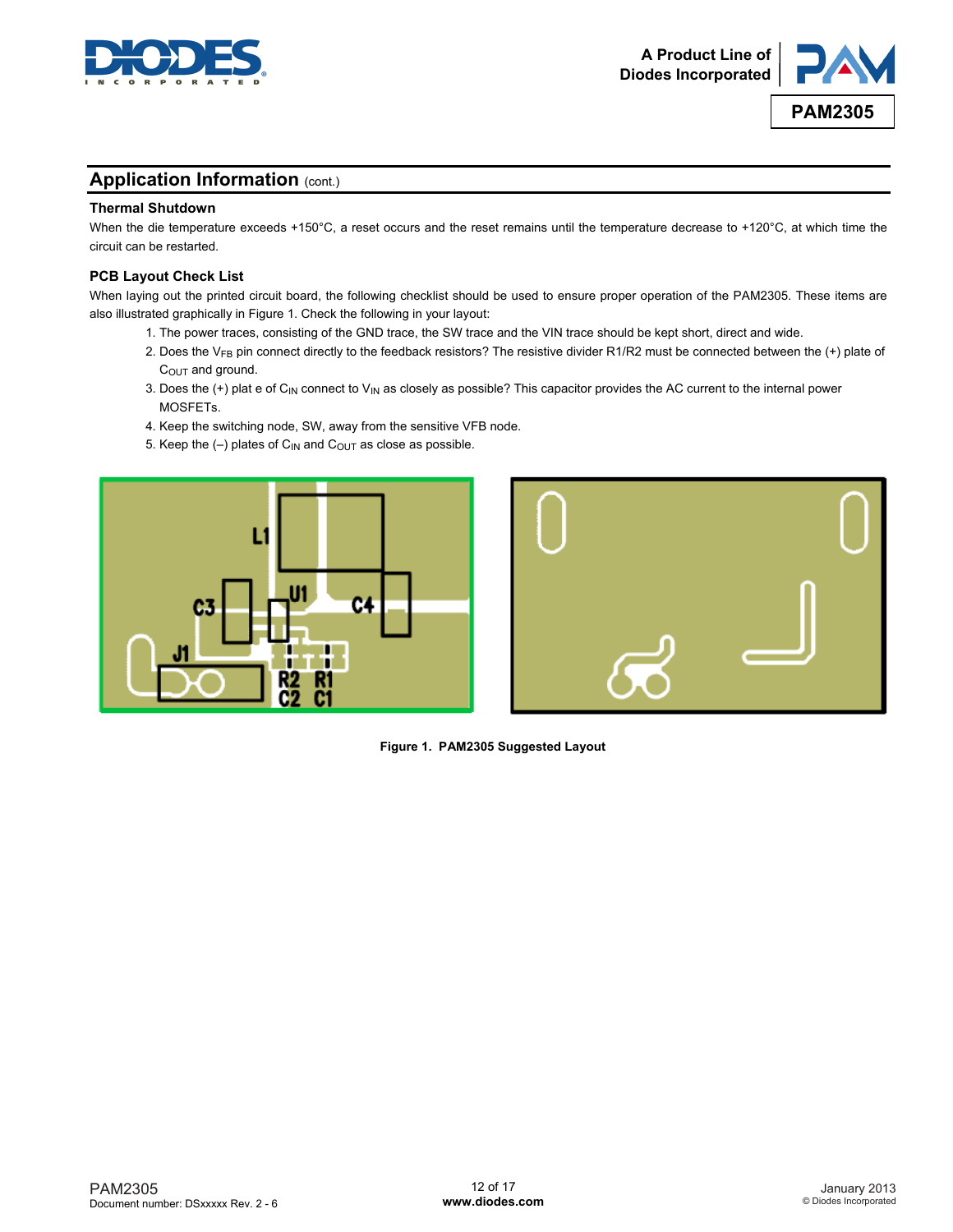



### **Ordering Information**



ADJ: Adjustable

| <b>Part Number</b> | <b>Output Voltage</b> | <b>Part Marking</b> | Package Type    | <b>Standard Package</b> |
|--------------------|-----------------------|---------------------|-----------------|-------------------------|
| PAM2305AAB330      | 3.3V                  | <b>BEKYW</b>        | TSOT25          | 3000 Units/Tape&Reel    |
| PAM2305AAB280      | 2.8V                  | <b>BEHYW</b>        | TSOT25          | 3000 Units/Tape&Reel    |
| PAM2305AAB250      | 2.5V                  | <b>BEGYW</b>        | TSOT25          | 3000 Units/Tape&Reel    |
| PAM2305AAB180      | 1.8V                  | <b>BEEYW</b>        | TSOT25          | 3000 Units/Tape&Reel    |
| PAM2305AAB150      | 1.5V                  | <b>BECYW</b>        | TSOT25          | 3000 Units/Tape&Reel    |
| PAM2305AAB120      | 1.2V                  | <b>BEBYW</b>        | TSOT25          | 3000 Units/Tape&Reel    |
| PAM2305AABADJ      | ADJ                   | <b>BEAYW</b>        | TSOT25          | 3000 Units/Tape&Reel    |
| PAM2305BJE330      | 3.3V                  | P2305K              | QFN3x3          | 3000 Units/Tape&Reel    |
| PAM2305BJE280      | 2.8V                  | P2305H              | QFN3x3          | 3000 Units/Tape&Reel    |
| PAM2305BJE250      | 2.5V                  | P2305G              | QFN3x3          | 3000 Units/Tape&Reel    |
| PAM2305BJE180      | 1.8V                  | P2305E              | QFN3x3          | 3000 Units/Tape&Reel    |
| PAM2305BJE150      | 1.5V                  | P2305C              | QFN3x3          | 3000 Units/Tape&Reel    |
| PAM2305BJE120      | 1.2V                  | P2305B              | QFN3x3          | 3000 Units/Tape&Reel    |
| PAM2305BJEADJ      | <b>ADJ</b>            | P2305A              | QFN3x3          | 3000 Units/Tape&Reel    |
| PAM2305CGF330      | 3.3V                  | <b>BEKYW</b>        | <b>DFN2x2-6</b> | 3000 Units/Tape&Reel    |
| PAM2305CGF280      | 2.8V                  | <b>BEHYW</b>        | DFN2x2          | 3000 Units/Tape&Reel    |
| PAM2305CGF250      | 2.5V                  | <b>BEGYW</b>        | DFN2x2          | 3000 Units/Tape&Reel    |
| PAM2305CGF180      | 1.8V                  | <b>BEEYW</b>        | DFN2x2          | 3000 Units/Tape&Reel    |
| PAM2305CGF150      | 1.5V                  | <b>BECYW</b>        | DFN2x2          | 3000 Units/Tape&Reel    |
| PAM2305CGF120      | 1.2V                  | <b>BEBYW</b>        | DFN2x2          | 3000 Units/Tape&Reel    |
| PAM2305CGFADJ      | <b>ADJ</b>            | <b>BEAYW</b>        | DFN2x2          | 3000 Units/Tape&Reel    |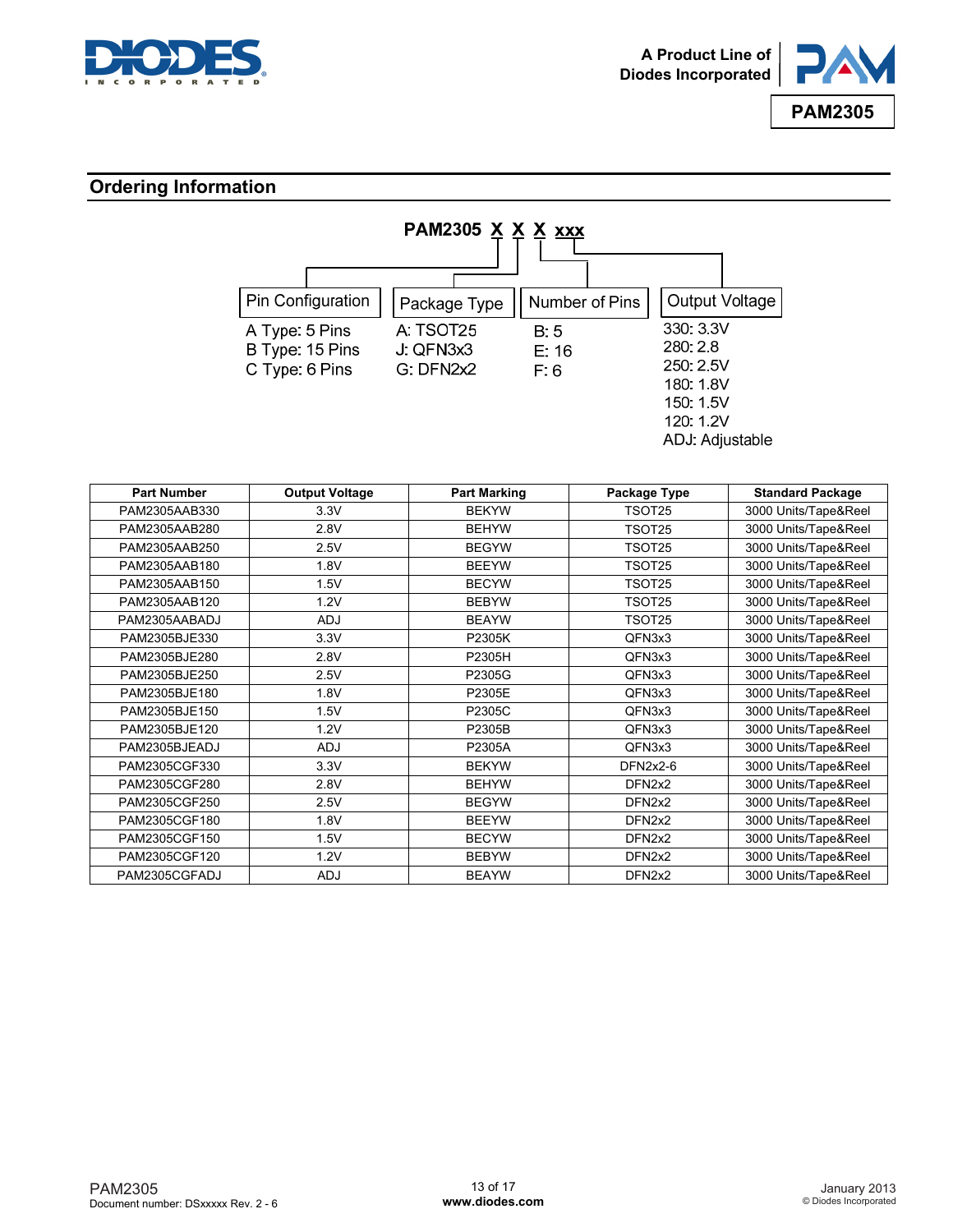



### **Marking Information**



### Package Outline Dimensions (All dimensions in mm.)







 $A1 -$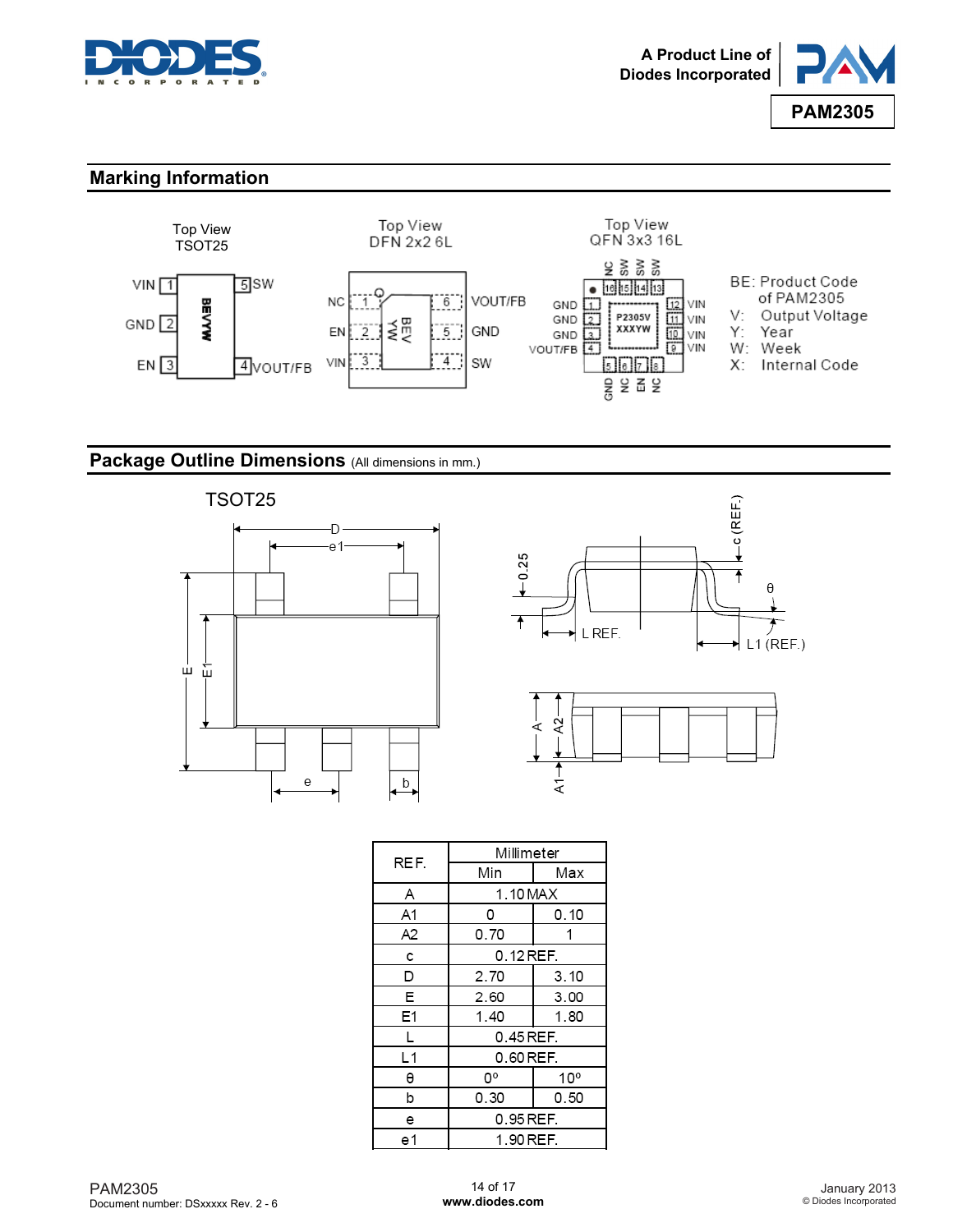



### Package Outline Dimensions (cont.) (All dimensions in mm.)

### **DFN 2x2**



PIN 1 DOT<br>BY MARKING

T ं द



 $E2 - 1$ D<sub>2</sub>

PIN #1 IDENTIFICATION<br>CHAMFER

SIDE VIEW

그<br>오

# BOTTOM VIEW

| COMMON DIMENSIONS(MM) |                    |      |      |  |  |  |
|-----------------------|--------------------|------|------|--|--|--|
| PKG.                  | W: VERY VERY THIN  |      |      |  |  |  |
| REF.                  | MIN.               | NOM. | MAX  |  |  |  |
|                       | 0.70               | 0.75 | 0.80 |  |  |  |
| A1                    | 0.00               |      | 0.05 |  |  |  |
| A3                    | 0.2 REF.           |      |      |  |  |  |
|                       | 1.95               | 2.00 | 2.05 |  |  |  |
|                       | 1.95               | 2.00 | 2.05 |  |  |  |
|                       | 0.25               | 0.30 | 0.35 |  |  |  |
|                       | 0.25               | 0.35 | 0.45 |  |  |  |
| D2                    | 1.35               | 1.50 | 1.60 |  |  |  |
| E <sub>2</sub>        | 0.65               | 0.80 | 0.90 |  |  |  |
| е                     | 0.65<br><b>BSC</b> |      |      |  |  |  |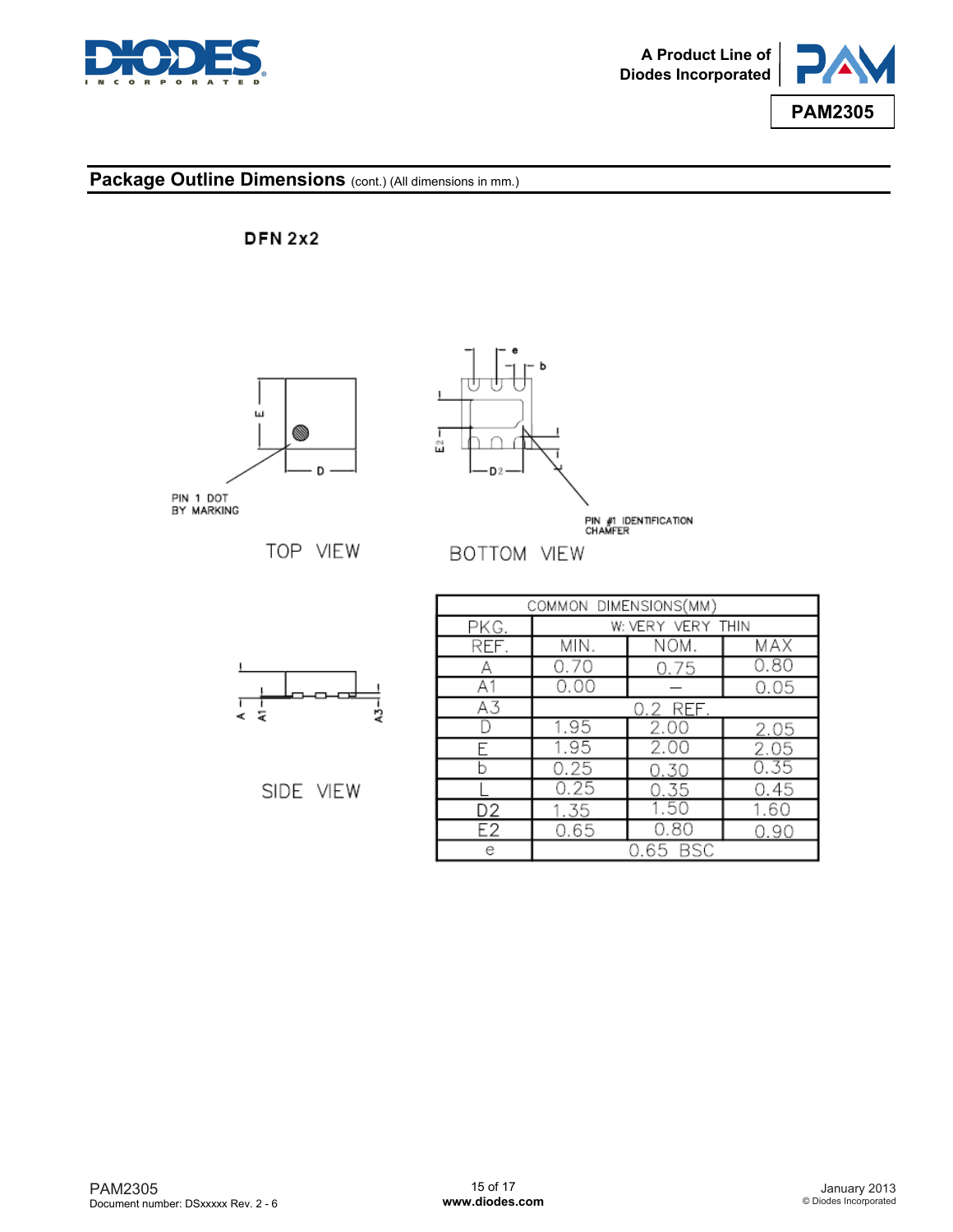



### Package Outline Dimensions (cont.) (All dimensions in mm.)

### 3x3 mm QFN 16



|     | DIMENSIONS (Millieters) |            |      |  |  |  |
|-----|-------------------------|------------|------|--|--|--|
|     | MIN                     | <b>TYP</b> | MAX  |  |  |  |
| Α   | 0.70                    | 0.75       | 0.80 |  |  |  |
| A1  | 0.00                    | 0.02       | 0.05 |  |  |  |
| Α2  |                         | 0.20       |      |  |  |  |
| b   | 0.18                    | 0.25       | 0.30 |  |  |  |
| D   | 2.90                    | 3.00       | 3.10 |  |  |  |
| D1  | 1.55                    | 1.70       | 1.80 |  |  |  |
| Е   | 2.90                    | 3.00       | 3.10 |  |  |  |
| Ε1  | 1.55                    | 1.70       | 1.80 |  |  |  |
| е   |                         | 0.50BSC    |      |  |  |  |
| L   | 0.30                    | 0.40       | 0.50 |  |  |  |
| N   | 16                      |            |      |  |  |  |
| ааа | 0.08                    |            |      |  |  |  |
| bbb | 0.10                    |            |      |  |  |  |

Notes: 2. Controlling dimensions are in millimeters (angles in degress). 3. Coplanarity applies to the exposed pad as well as the terminals. 4. DAP is 1.90 x 1.90mm.